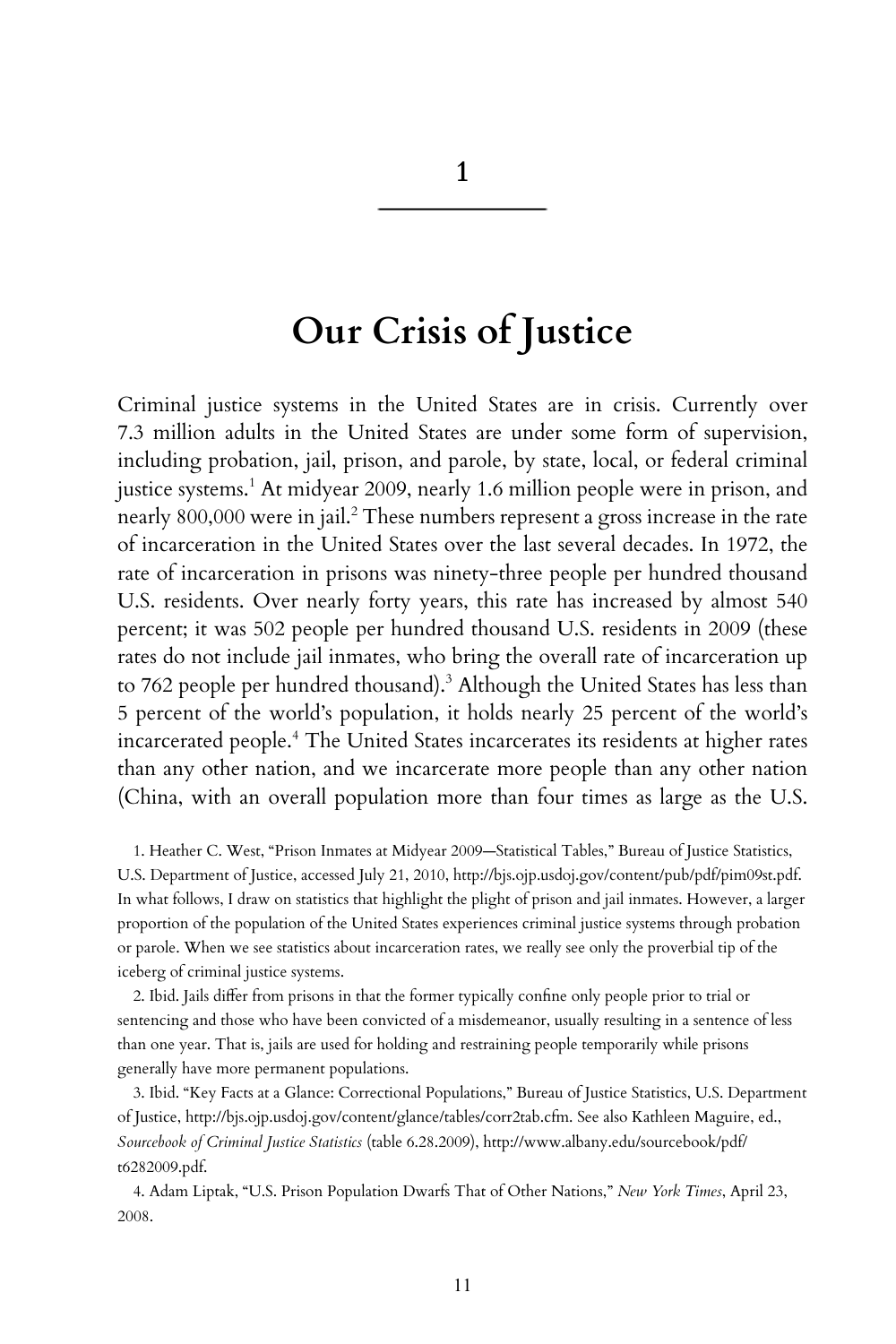population, incarcerates the second-highest number of people at 1.6 million inmates, more than 700,000 fewer people than the United States). $^5$  In short, we have more people locked up in the United States and at higher rates than at any other time in our history and any other nation.

While these numbers are troubling enough to raise serious questions about our criminal justice systems, discrepancies related to race and ethnicity among prison and jail populations add greater urgency. Racial and ethnic minority populations are incarcerated at astounding rates in comparison with whites. At midyear 2009, the incarceration rate of black non-Hispanic men was six times that of the incarceration rate of white non-Hispanic men and nearly three times that of Hispanic men.<sup>6</sup> Although about 93 percent of people in state and federal prisons in 2009 were men, in recent years the incarceration rate of women has increased twice as quickly as that of men. While women are incarcerated at about a tenth of the rate of men, the population of incarcerated women reflects similar racial and ethnic disparities as the male inmate population.<sup>7</sup> Black non-Hispanic women are incarcerated at nearly four times the rate of white non-Hispanic women and over twice that of Hispanic women.<sup>8</sup> Increasing incarceration hits racial and ethnic minority populations in the United States especially hard.

In addition to racial and ethnic disparities, criminal justice systems in the United States are also marred by disparities related to socioeconomic status. Measures of the socioeconomic status of people in jail or prison are difficult to find; income and wealth are not noted upon incarceration as are sex and race. However, according to Marc Mauer of The Sentencing Project, "a 1997 survey of state inmates conducted by the Justice Department found that 68 percent of prisoners had not completed high school, 53 percent earned less than \$1,000 in the month prior to their incarceration, and nearly one half were either unemployed or working only part-time prior to their arrest."<sup>9</sup> Another measure of socioeconomic status of inmates is whether they need publicly financed counsel.<sup>10</sup> In 1998, about two-thirds of federal felony defendants

5. Roy Walmsley, "World Prison Population List," 8th edition, International Centre for Prison Studies, King's College London, http://www.prisonstudies.org/info/downloads/wppl-8th\_41.pdf.

6. See West, "Prison Inmates at Midyear 2009." The incarceration rate of black non-Hispanic men at midyear 2009 was 4,749 per 100,000; for white non-Hispanic men, it was 708 per 100,000; and for Hispanic men, it was 1,822 per 100,000.

7. Ibid. The incarceration rate for women at midyear 2009 was 131 per 100,000, versus 1,398 per 100,000 for men.

8. Ibid. The incarceration rate of black non-Hispanic women at midyear 2009 was 333 per 100,000; for white non-Hispanic women, it was 91 per 100,000; and for Hispanic women, it was 142 per 100,000.

9. Marc Mauer, *Race to Incarcerate*, 2nd ed. (New York: New Press, 2006), 178.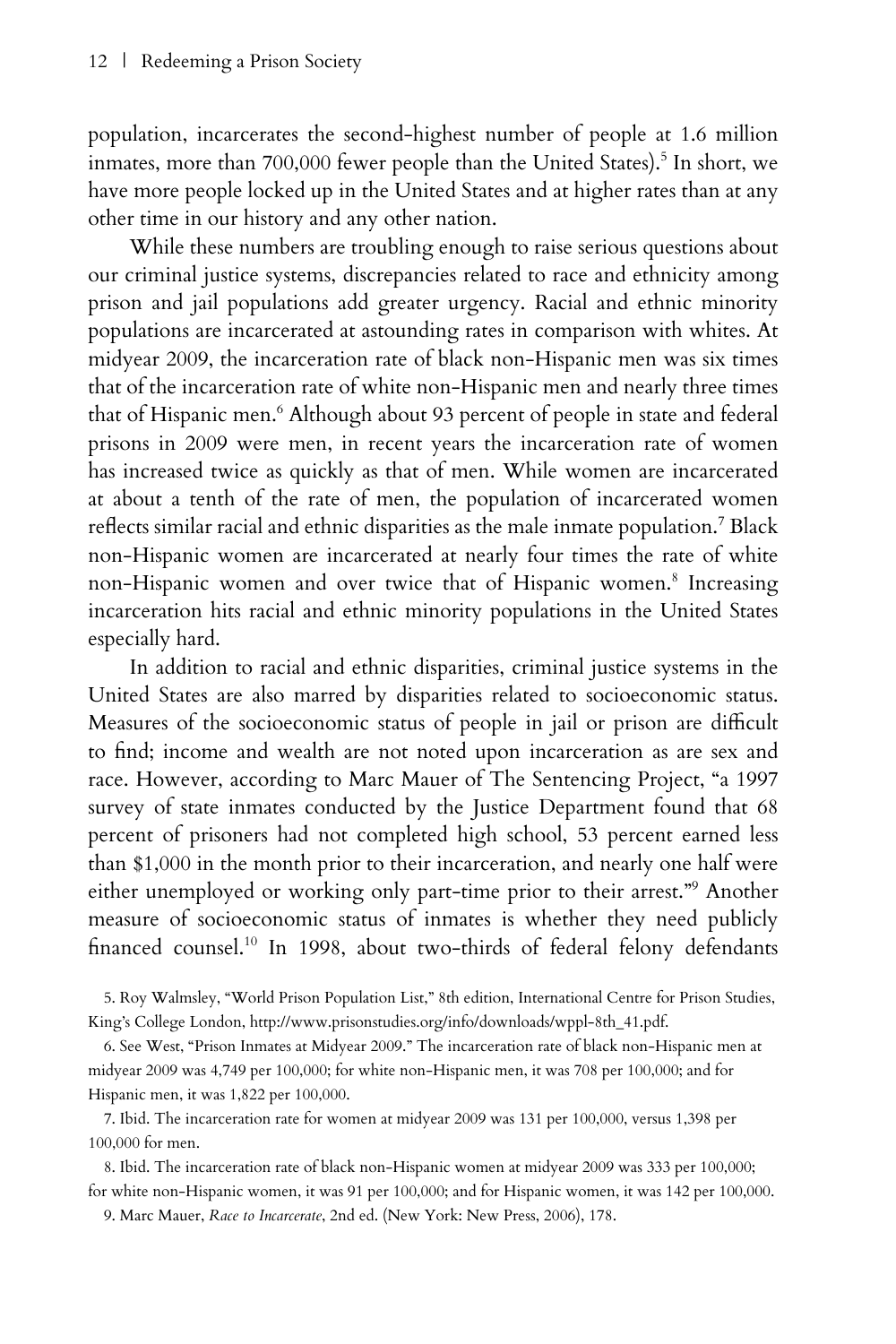required public defense. In 1996, more than four-fifths of felony defendants in the seventy-five most populous counties in the United States required public defense. While conviction rates did not vary according to whether defendants had privately or publicly financed counsel, defendants with public defense were sentenced to prison or jail at higher rates and for longer sentences than those with private defense. In other words, persons with private defense are just as likely as those with public defense of being convicted. However, persons with private defense are less likely to be sentenced to jail or prison, instead given sentences that involve fines or probation, but no time behind bars. Criminal justice systems not only disproportionately incarcerate racial and ethnic minorities; they also tend to hold higher numbers of poor people behind bars.

These trends within adult criminal justice systems in the United States are also apparent within juvenile justice systems, which in many ways feed our prisons and jails through what the Children's Defense Fund calls the "cradle-toprison pipeline."<sup>11</sup> On February 22, 2006, the last date of a census by the Office of Juvenile Justice and Delinquency Prevention (OJJDP), over 92,000 juvenile offenders were in "residential placement facilities."<sup>12</sup> According to the OJJDP, this number represents roughly how many juveniles occupy these facilities on "any given day." So, we could then expect about 15 percent of children in these facilities to be girls, and about 767 per hundred thousand black non-Hispanic children living in our country to be in a residential placement facility. The rate for Hispanic children was 326, and the rate for white non-Hispanic children was 170. Thus, the rate at which black children are placed in these facilities is about four-and-a-half times that of whites; the rate for Hispanics is about twice that of whites—statistics that echo patterns among adults.

More sixteen-year-olds than any other age group occupied residential placement facilities—about 25,000.<sup>13</sup> Sixteen-year-olds edged out seventeenyear-olds because thirteen states send seventeen-year-olds directly to adult criminal courts, and many other states allow for seventeen-year-olds to be sent to adult criminal courts via statutory exclusion or concurrent jurisdiction provisions. As a result, every year, over 200,000 youth under age eighteen are tried as adults.<sup>14</sup> During the 1990s, every state except Nebraska expanded

13. Ibid.

<sup>10.</sup> "Defense Counsel in Criminal Cases," Bureau of Justice Statistics, U.S. Department of Justice, bjs.ojp.usdoj.gov/content/pub/pdf/dccc.pdf.

<sup>11.</sup> "America's Cradle to Prison Pipeline," Children's Defense Fund, http://www.childrensdefense.org/ child-research-data-publications/data/cradle-prison-pipeline-report-2007-full-highres.html.

<sup>12.</sup> For comprehensive statistics on juvenile justice in the United States, see "Statistical Briefing Book," Office of Juvenile Justice and Delinquency Prevention, U.S. Department of Justice, Office of Justice Programs, http://ojjdp.ncjrs.gov/ojstatbb/.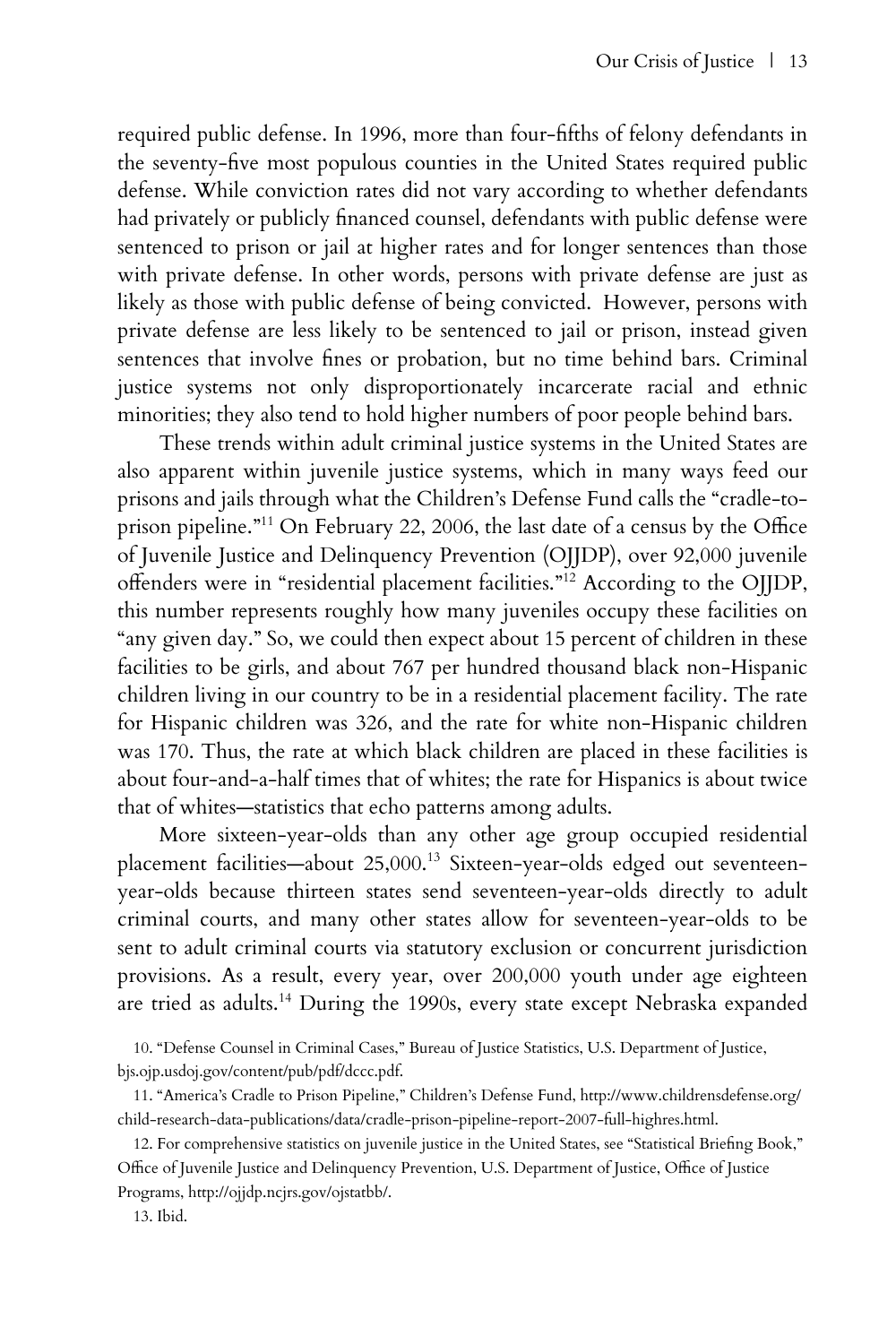the number of children it sends through adult criminal justice systems rather than treat as juveniles. Thus, not only do our criminal justice systems disproportionately affect minority and impoverished individuals and communities; they also increasingly affect young people within these communities, blurring once well-established lines between youth and adults.

Together, these data suggest that as the reach of criminal and juvenile justice systems in the United States continues to expand, these systems grip certain groups of people in our society—especially racial and ethnic minorities and socioeconomically disadvantaged people, and increasingly, women and young people—more tightly than others. Being young, poor, black, and male greatly increases the likelihood that a person will be incarcerated. Sociologist Bruce Western found that twenty in one hundred black men born between 1965 and 1969 (men who were born at the dawn of the growth of our criminal justice systems) were imprisoned by their early thirties, in contrast with only about three in one hundred white men born in the same time period.<sup>15</sup> Class distinctions exacerbated the likelihood that young black men would be imprisoned. Nearly 60 percent of black men in this age group who dropped out of high school were imprisoned by their early thirties; only about 11 percent of white men who dropped out of high school were imprisoned by the same age. These numbers also represent a drastic change from previous generations. For white men born between 1945 and 1949, only 1.5 in one hundred were imprisoned by their early thirties. For black men in the same generation, only about eleven in one hundred experienced the same fate—still a significant racial disparity, but the disparity has grown over the last four decades despite other advances in civil rights for African Americans. This disparity continues to affect young black men in the United States. Western writes, "The stratification of incarceration by race and education produced extraordinary incarceration rates for young [age twenty to forty] black male [high school] dropouts by the end of the 1990s. Nearly a third were in prison or jail on a typical day in 2000, three times their incarceration rates just thirty years earlier."<sup>16</sup>

The current state of our criminal justice systems constitutes what social theorist David Garland calls "mass imprisonment," to distinguish incarceration

they do not include the risk of being jailed or otherwise placed under supervision.

16. Ibid., 17.

<sup>14.</sup> "2008 KIDS COUNT Message FACT SHEET: A Road Map for Juvenile Justice," The Annie E. Casey Foundation, http://www.aecf.org/KnowledgeCenter/

Publications.aspx?pubguid={29CFCA70-348B-416B-8546-63C297710C5D}.

<sup>15.</sup> Bruce Western, *Punishment and Inequality in America* (New York: Russell Sage Foundation, 2006), 24–28. These numbers actually *underestimate* the reach of our criminal justice systems for these men, as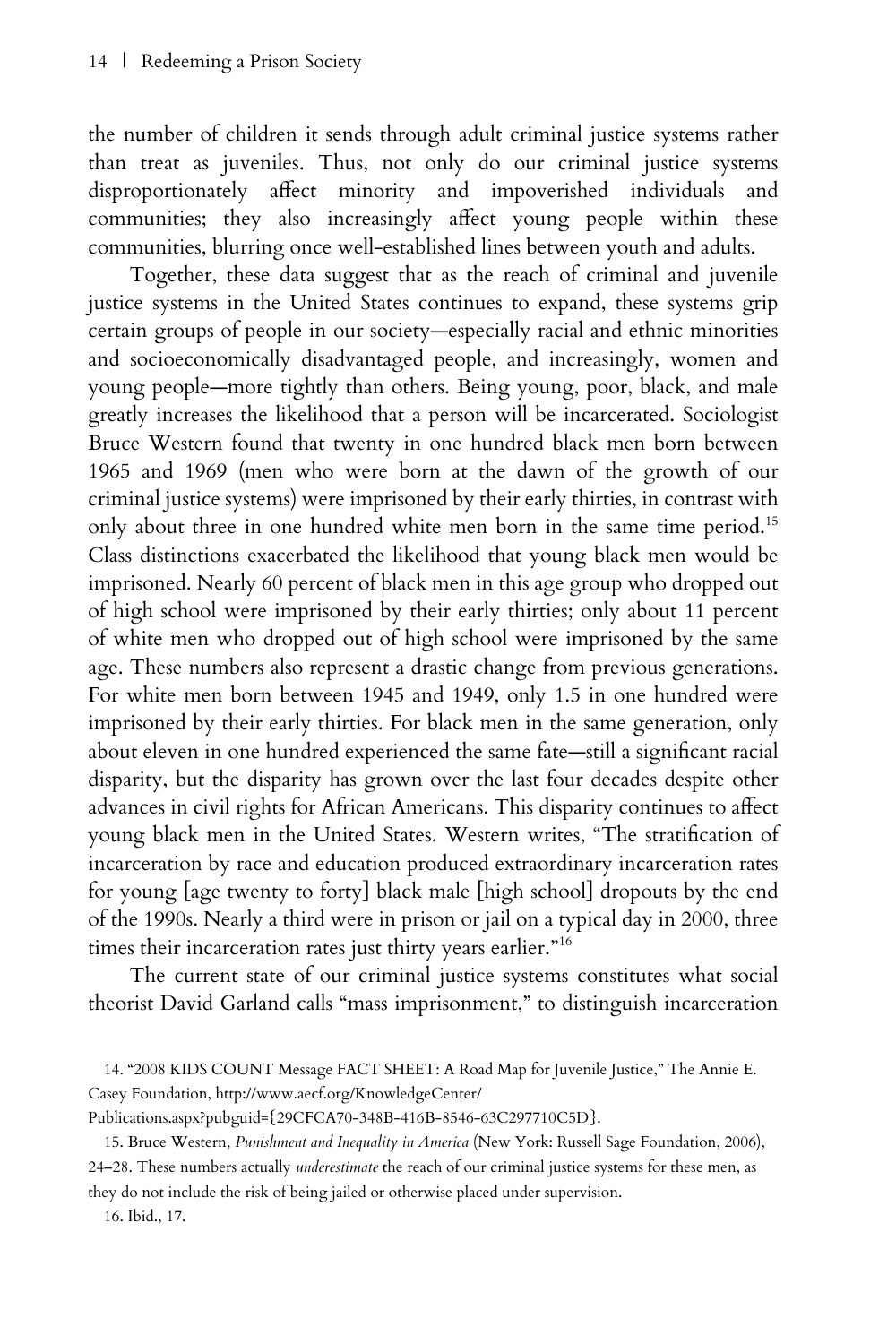in the United States currently from incarceration in similar nations.<sup>17</sup> He describes two defining features of mass imprisonment. The United States clearly meets the first criterion: "a rate of imprisonment and a size of prison population that is markedly above the historical and comparative norm for societies of this type."<sup>18</sup> Data about the concentration of incarceration on young black men from socioeconomically disadvantaged backgrounds reveal that our society also fulfills the second feature: "Imprisonment becomes mass imprisonment when it ceases to be the incarceration of individual offenders and becomes the systematic imprisonment of whole groups of the population."<sup>19</sup> Because many, if not most, members of our society have never been to prison and may not know (or think they know) someone who has, the claim that imprisonment has become so common in the United States as to be a major part of the lives of many of our neighbors, to be systematically affecting whole groups of the population, may seem untenable. However, for young black men in large, impoverished urban centers and their families and friends,

[i]mprisonment has become normalized. It has come to be a regular, predictable part of experience, rather than a rare and infrequent event. . . . It becomes part of the socialization process. Every family, every household, every individual in these neighbourhoods has direct personal knowledge of the prison—through a spouse, a child, a parent, a neighbour, a friend. Imprisonment ceases to be the fate of a few criminal individuals and becomes a shaping institution for whole sectors of the population.<sup>20</sup>

For these men, the typical life events of the young—education, military service, employment, marriage—have been circumscribed by the prison.

The problem of mass incarceration is not the problem alone of those sectors of the population most directly affected by our criminal justice systems. The crisis of these systems both *reflects* and *helps sustain* a broader crisis of social justice in the United States that marginalizes, disempowers, and endangers our neighbors. Catholic social teaching holds that social justice concerns the cultural, social, political, and economic requirements for treating all members of society as fully human persons and ensuring that each person has the resources

<sup>17.</sup> David Garland, "Introduction: The Meaning of Mass Imprisonment," in *Mass Imprisonment: Social Causes and Consequences*, ed. David Garland (Thousand Oaks, CA: Sage, 2001), 1–3.

<sup>18.</sup> Ibid., 1.

<sup>19.</sup> Ibid., 1–2.

<sup>20.</sup> Ibid., 2.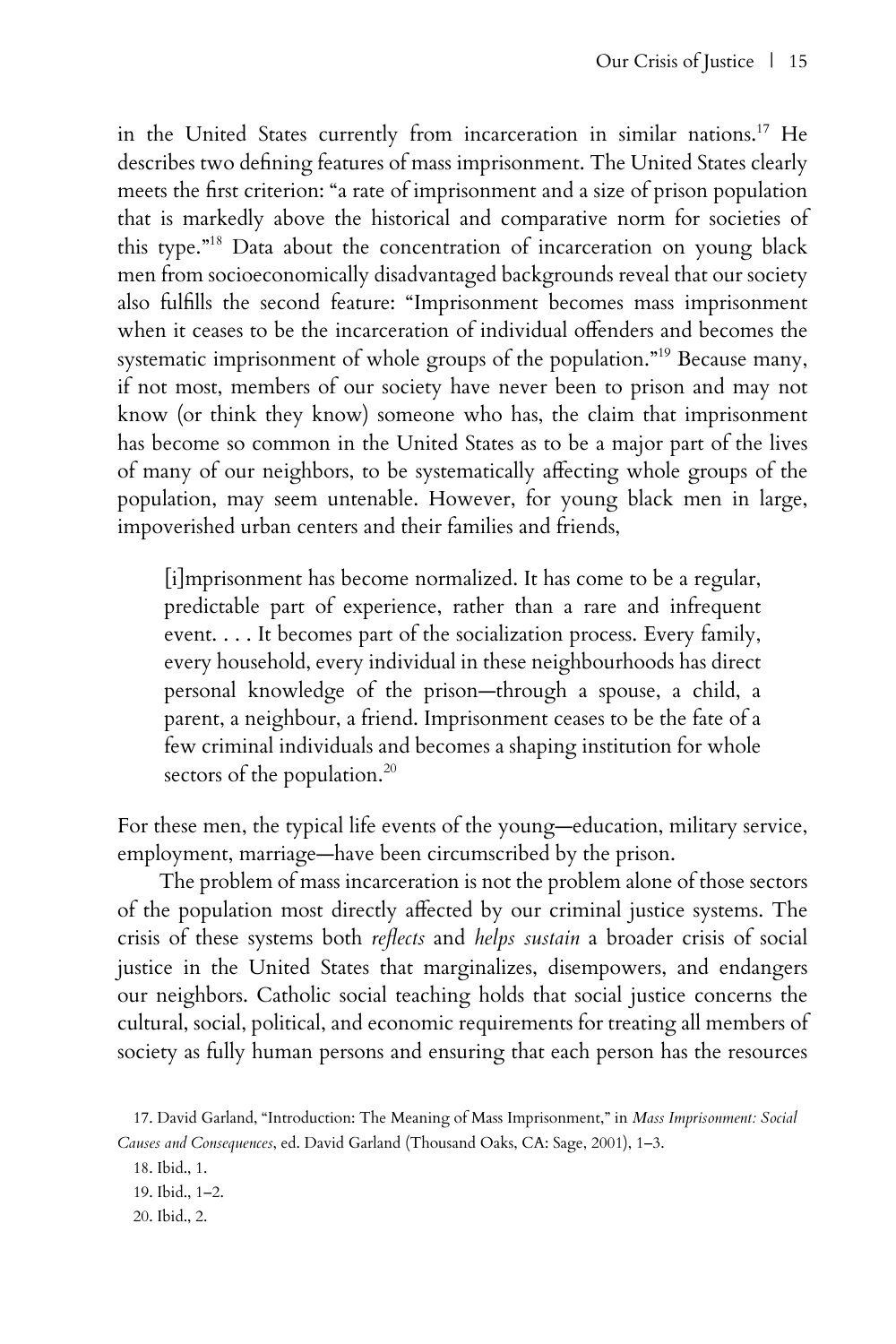necessary to participate in the dignity, unity, and equality of all people. In the United States, racial, ethnic, and class inequality undermine social justice and fuel the crisis of our criminal justice systems. At the same time, our criminal justice systems contribute to the ongoing effects of these disparities in our society, exacerbating our failures to achieve social justice. Criminal and social justice are fundamentally intertwined. Addressing failures of criminal justice requires addressing failures of social justice, and vice versa. Social theorist Loïc Wacquant has argued that the state of mass incarceration in the United States has led to the creation of "*the first genuine prison society* of history,"<sup>21</sup> in contrast with merely a society with prisoners. If we wish for our society to no longer be distinguished by the practice of imprisonment, then we must rethink both what kind of society we would like to be and how we use prisons to maintain the inequalities within our society now. We must address our crises of criminal and social justice.

#### BECOMING THE FIRST GENUINE PRISON SOCIETY

Demonstrating the link between social and criminal justice depends, in part, on understanding how the United States came to have the largest prison population and highest incarceration rate in our history and in the world. A naïve assessment of the reasons behind this shift might assume that we incarcerate more people because more people are committing crime in our society. If this were the case, then the argument that the crisis of our criminal justice systems reflects a crisis of social justice in the United States could not be supported. Rather our large prison populations would simply reflect a reality of criminality plaguing our society.

At least two bodies of evidence, however, show the faults of this assumption. First, while U.S. rates of incarceration are much higher than all other nations, our rates of crime do not differ significantly from other similar countries. While the United States is exceptional in its levels of lethal violence, perhaps due to relatively lax gun control laws, rates of nonlethal violence, property crime, and drug offending in the United States are comparable to rates in other Western industrialized democracies.<sup>22</sup> Some of these nations, such

21. Loïc Wacquant, "Deadly Symbiosis: When Ghetto and Prison Meet and Mesh," in *Mass Imprisonment*, ed. Garland, 82–120. Emphasis in original.

22. The key here is *lethal* violence. Other countries have similar rates of violence, but because of the accessibility of fire arms, violence in the United States is much more likely to result in death. For a thorough discussion of international comparisons of crime and incarceration rates, see James P. Lynch and William Alex Pridemore, "Crime in International Perspective," in *Crime and Public Policy*, ed. James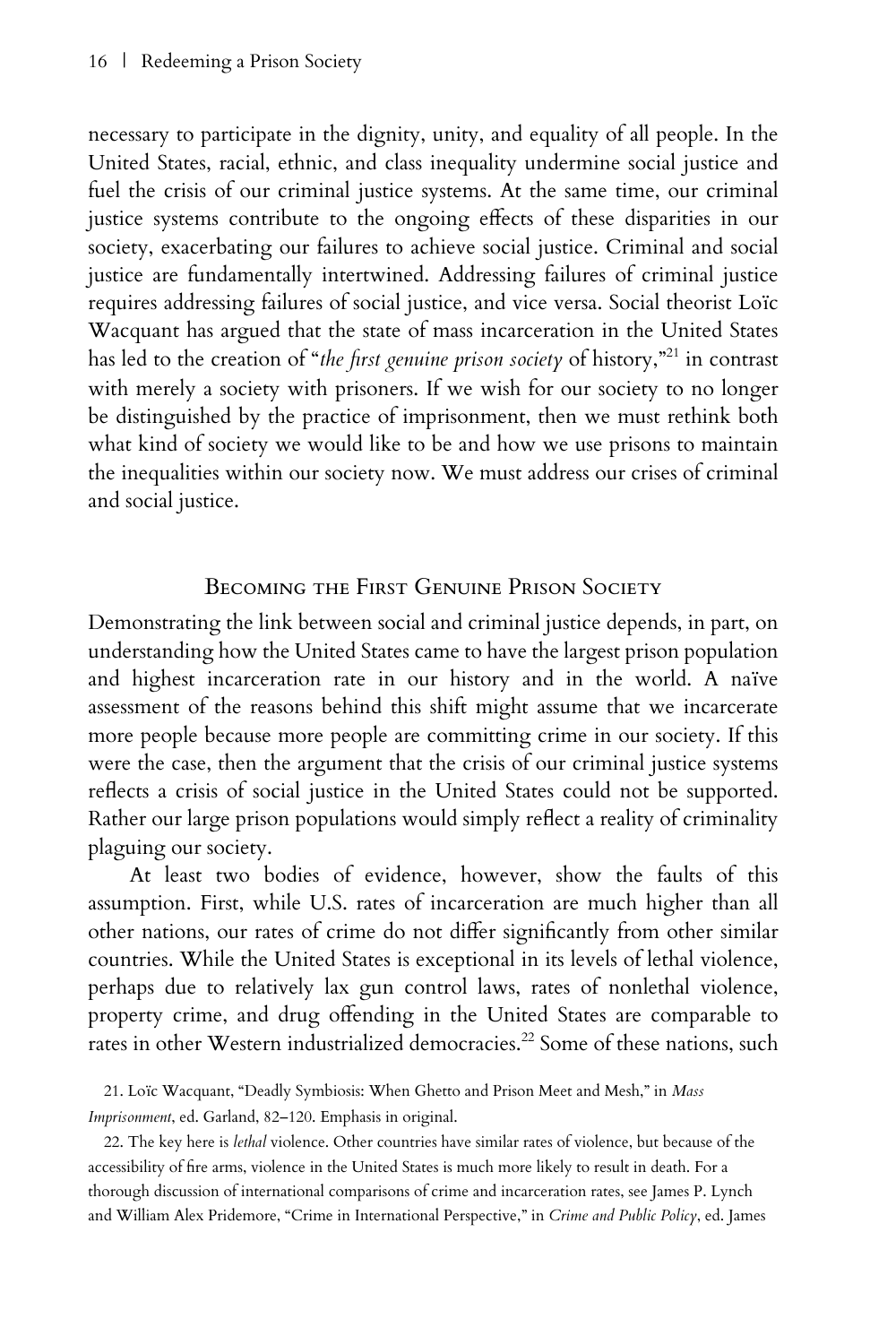as England and Wales, the Netherlands, and Switzerland, have higher rates of crime overall, while nations such as Australia, Canada, and Sweden have roughly equivalent crime rates to those of the United States. Despite these similarities in crime rates, incarceration rates in the United States exceed those of all of these nations to a staggering degree. After the United States, the second-highest rate of incarceration among these nations is that of England and Wales with 152 people in prison per hundred thousand residents, leaving us with a rate at least 4.5 times that of similar nations with comparable crime rates.<sup>23</sup> This difference can be explained in part by higher rates of serious violent crimes in the United States, which virtually every nation punishes with longer prison terms; the argument would suggest that the higher rate of serious violent offenses in the United States contributes to our higher incarceration rates because we experience more crimes that call for longer punishments. However, the likelihood of being arrested for a drug, property, or nonlethal violent offense and sentenced to a long prison term in the United States, despite similar offending rates, contributes more significantly to higher rates of incarceration in our society. Because other nations find other means for responding to these offenses, their incarceration rates are not impacted by drug, property, or nonlethal violent offending as much as incarceration rates in the United States are. The punitiveness of our responses to crime—not exceptional crime rates in the United States—accounts largely for our exceptional incarceration rates.

A second body of evidence also shows that crime rates cannot explain incarceration rates in the United States. This evidence arises from the observation that the growth of incarceration rates over the last forty years has not coincided with increasing crime rates. While the beginning of our increased use of prisons may have reflected higher crime rates (or at least the *perception* of growing crime rates) in the late 1960s and early 1970s, Mauer notes, "A steadily increasing prison population has twice coincided with periods of increase in crime and twice with declines in crime."<sup>24</sup> The most dramatic

Q. Wilson and Joan Petersilia (New York: Oxford University Press, 2011), 5–52. For other discussions, see Alfred Blumstein, Michael Tonry, and Asheley Van Ness, "Cross-National Measures of Punitiveness," in *Crime and Punishment in Western Countries, 1980-1999*, ed. Michael Tonry and David P. Farrington (Chicago: University of Chicago Press, 2005), 347–76; and David P. Farrington, Patrick Langan, and Michael Tonry, eds., *Cross-National Studies in Crime and Justice* (Washington, DC: Bureau of Justice Statistics, 2004).

23. Walmsley, "World Prison Population List."

24. Mauer, *Race to Incarcerate*, 94. For a thorough, yet brief, discussion of the relationship between crime and incarceration rates—and why throwing more people in jails and prisons will not necessarily result in less crime—see Ryan S. King, Marc Mauer, and Malcolm C. Young, "Incarceration and Crime: A Complex Relationship," The Sentencing Project, http://www.sentencingproject.org/doc/publications/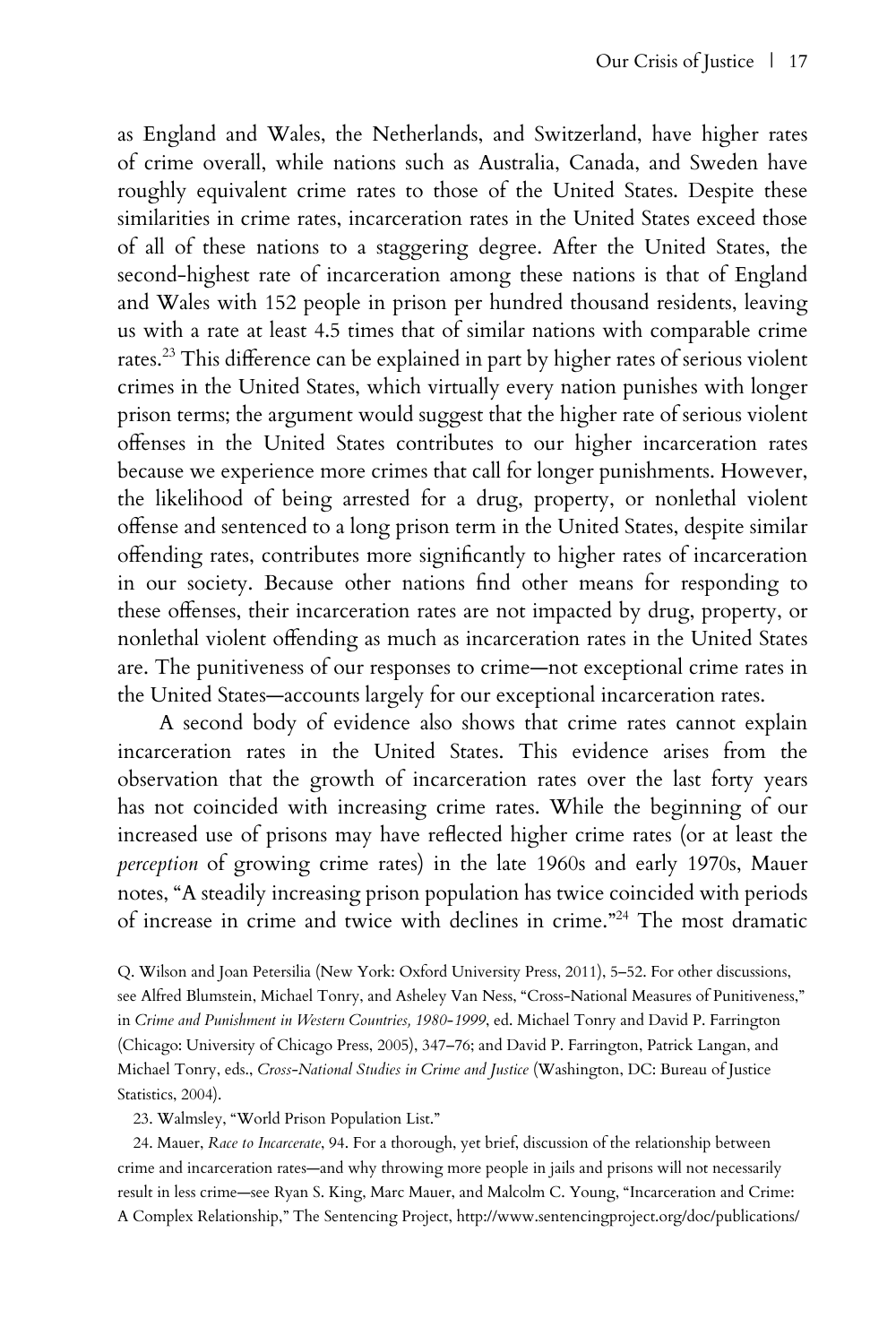decline began in the early 1990s and has persisted for the last twenty years. Crime rates therefore can explain only a small proportion of the growth in incarceration rates over the last four decades. Criminologists Alfred Blumstein and Allen Beck found that only 12 percent of the tripling of the national prison population between 1980 and 1996 can be explained by changes in crime rates; a greater likelihood of incarceration upon conviction and longer prison terms explain the remaining 88 percent of growth.<sup>25</sup> That is, we have more people in prison not primarily because of increased crime rates, but because we have a greater willingness than we used to as a society to imprison more people for longer periods of time.

A protest remains against this second body of evidence and its ability to disprove the notion that we incarcerate more people because more people are committing crime. Rather than examining crime data of the U.S. population in aggregate, this protest avers that since our criminal justice systems disproportionately affect young black men from disadvantaged socioeconomic backgrounds, the growth in incarceration rates could be explained if this sector of the population alone engaged in more crime than they used to do. It could be that the racial, ethnic, and class disparities in our criminal justice systems are legitimate because they reflect differences in criminal offending, not failures of social justice.

For this protest to have merit, young black men today must commit more crime than previous generations. Data from the National Longitudinal Surveys of Youth, however, show that this is not true.<sup>26</sup> Between 1980 and 2000, violent crime among poor black male youth, age fifteen to eighteen, dropped 21 percent; property crime dropped 68 percent; and drug dealing dropped 69 percent. While African-American men commit violent crimes at slightly higher rates than white men, the differences are not large enough to explain differences in incarceration rates.<sup>27</sup> Furthermore, most of the growth

inc\_iandc\_complex.pdf. See also Todd R. Clear, *Imprisoning Communities: How Mass Imprisonment Makes Disadvantaged Neighborhoods Worse* (New York: Oxford University Press, 2007), 15–48; Mauer, *Race to Incarcerate*, 92–129; William Spelman, "What Recent Studies Do (and Don't) Tell Us about Imprisonment and Crime," in *Crime and Justice: A Review of Research*, ed. Michael Tonry (Chicago: University of Chicago Press, 2000), 27:419–94; and Western, *Punishment and Inequality,* 168–88.

25. Alfred Blumstein and Allen J. Beck, "Population Growth in U.S. Prisons, 1980-1996," in *Prisons*, ed. Michael Tonry and Joan Petersilia (Chicago: University of Chicago Press, 1999), 17–62.

26. Cited in Western, *Punishment and Inequality*, 41.

27. Differences in violent offending between blacks and whites may be better explained by class than by race. Among young men who have steady employment or who live in a steady relationship, violent offending rates do not vary by race. Because of links between poverty and race, however, young black men are less likely to have the stabilizing forces of steady employment and relationships in their lives, and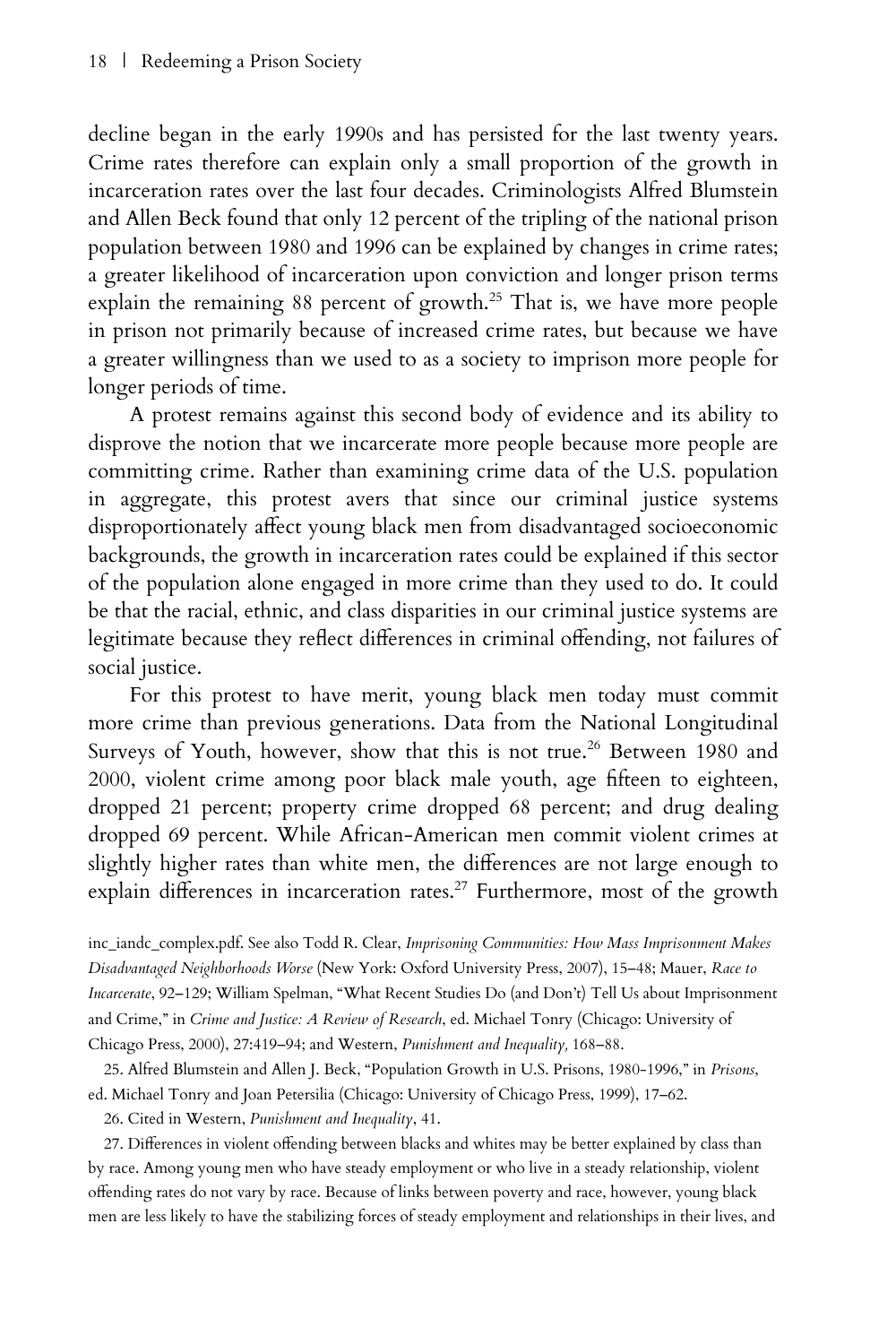in incarceration rates since the 1970s is due to the greater likelihood, first, that someone would receive a prison sentence for a drug crime and, second, that his prison sentence would be longer than it would have been in the past. The African-American proportion of arrests for drug crimes has increased, especially among juveniles, as low-income minority communities in inner cities are targeted for the enforcement of drug laws. As a result, in 2000, African Americans comprised 32 percent of total arrests (adult and juvenile) for drug possession and 47 percent of total arrests for drug selling. However, African Americans use and sell drugs at rates approximately proportionate to their representation in the general population. About 12 percent of drug users in 2000 were African American, and the vast majority of drug users buy from sellers of the same racial and ethnic background as themselves.<sup>28</sup> Rates of arrest of young black men for drug crimes far exceed their actual involvement in them. This disparity, along with more punitive sentencing, explains a significant proportion of the growing racial disparities in our incarceration rates over the last forty years. Against the protest that we have more young black men in prison because they are committing more crimes, these data instead indicate that we have more young black men in prison because we have become more willing to throw more of them in prison for longer periods of time than we, as a society, used to be.<sup>29</sup>

If crime rates in the United States, either of the aggregate population or of young black men in particular, cannot explain the current crisis of our criminal

any young man in such circumstances is more prone to violent offending. Thus, young black men are more likely to engage in violent offending because they are more likely to experience poverty than young white men. See Mauer, *Race to Incarcerate*, 176–86. See also Delbert S. Elliott, "Serious Violent Offenders: Onset, Development Course, and Termination—the American Society of Criminology 1993 Presidential Address," *Criminology* 32, no. 1 (1994): 1–21.

28. See Mauer, *Race to Incarcerate*, 157–76, for fuller discussion of the relationship between race and disparities in incarceration and crime rates. Also, Michael Tonry, *Punishing Race: A Continuing American Dilemma* (New York: Oxford University Press, 2011), 26–47, 59–76; and Western, *Punishment and Inequality*, 35–51.

29. Of course, we have been willing to exert other forms of social control on young black men in our history, beginning with slavery and moving to Jim Crow and segregation laws. Michelle Alexander ties the increased use of incarceration of African Americans to an effort to "ensure the subordinate status of a group defined largely by race." See *The New Jim Crow: Mass Incarceration in the Age of Colorblindness* (New York: New Press, 2012), 13. To say that we have become more willing to throw more young black men in prison for longer periods of time is not to say that we are now oppressing young black men in ways worse than we did in the past. It is to say that we are repeating patterns of social control, subordination, and oppression in *different* ways than we did in the past. What is new in our circumstances is our dependence on the prison as the primary means of social control.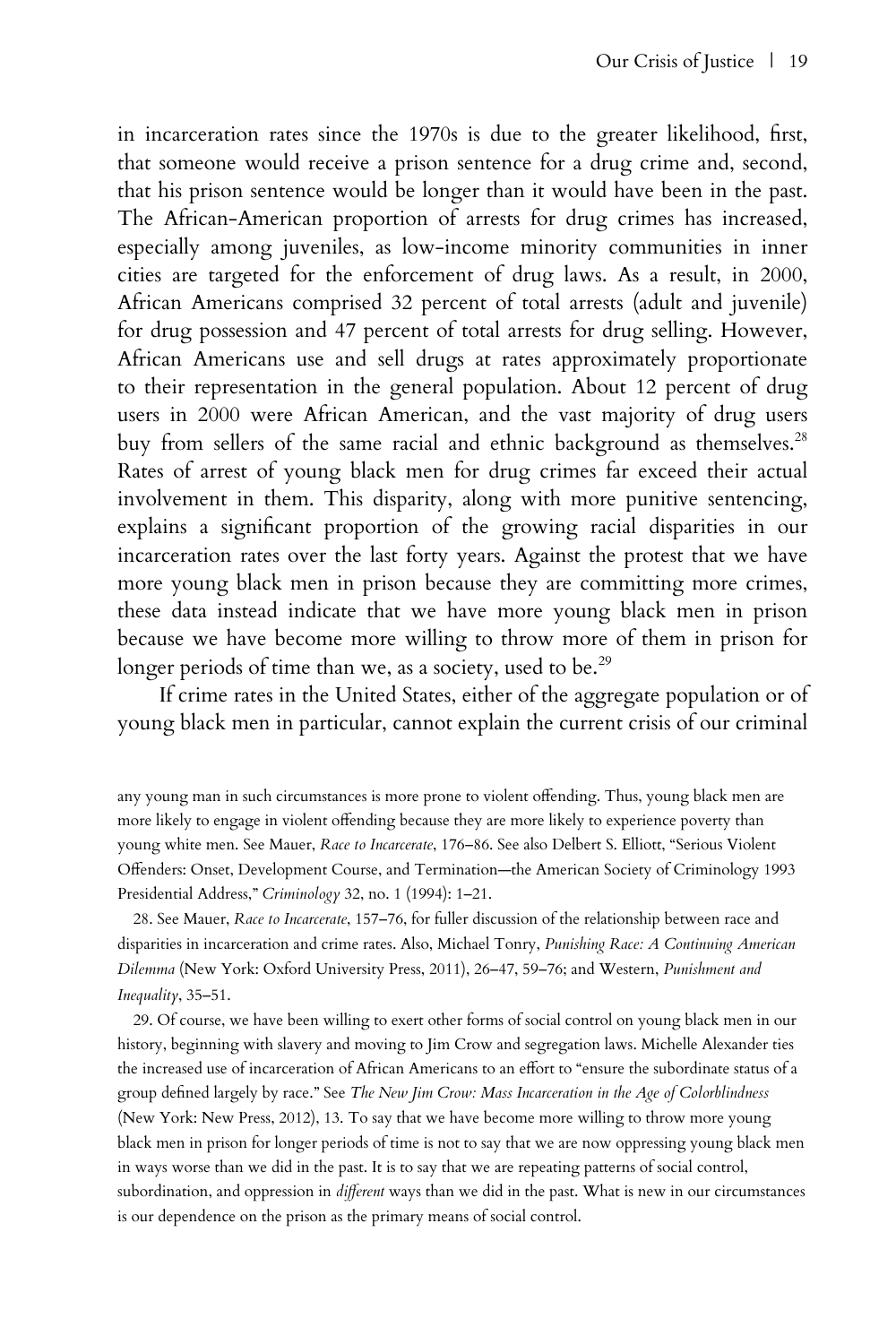justice systems, then we must look elsewhere for the cause of the creation of the first genuine prison society. Garland describes the difficulty of this task:

Mass imprisonment was not a policy that was proposed, researched, costed, debated, and democratically agreed. America did not collectively decide to get into the business of mass imprisonment in the way that it decided to build the institutions of the New Deal, or the Great Society, or even the low-tax, low-spending, free-market institutions of Reaganomics. Instead, mass imprisonment emerged as the overdetermined outcome of a converging series of policies and decisions. . . . America has drifted into this situation, with voters and politicians, and judges and corporations willing the specific means without anyone pausing to assess the overall outcome.<sup>30</sup>

Understanding our drift into the crisis of our criminal justice systems requires consideration of the mixed and complicated history from which it arose.

## *SOCIAL AND CULTURAL FACTORS*

Prior to the 1970s, the rate of incarceration in the United States hovered for decades around one hundred people per hundred thousand, with a high of 137 per hundred thousand in 1939.<sup>31</sup> Few Americans were concerned with crime as a major issue. Beginning in 1973, the incarceration rate started climbing. The initial growth of prison and jail populations at this time was probably due to climbing crime rates linked to the large number of adolescent and young adult baby boomers, although the extent of the crime boom of the late 1960s and early 1970s cannot be fully known because of limitations in the collection of crime statistics nationwide prior to the formation of the Law Enforcement Assistance Administration in 1968. Growing crime rates (or at least the *perception* of growing crime rates), alongside several other factors, contributed to greater anxiety about crime in the U.S. population during this period. Other factors include a heroin epidemic in many cities, sparked by Vietnam veterans returning from the war as addicts; numerous riots across the United States, especially with the stifling of many of the objectives of the civil rights movement; cases of police brutality that often accompanied these riots; rapid urbanization, particularly with many rural southern African Americans migrating to northern cities; and high-profile assassinations, notably

<sup>30.</sup> Garland, ed., *Mass Imprisonment*, 2.

<sup>31.</sup> Kathleen Maguire, ed., *Sourcebook of Criminal Justice Statistics* (table 6.28.2009), http://www.albany.edu/sourcebook/pdf/t6282009.pdf.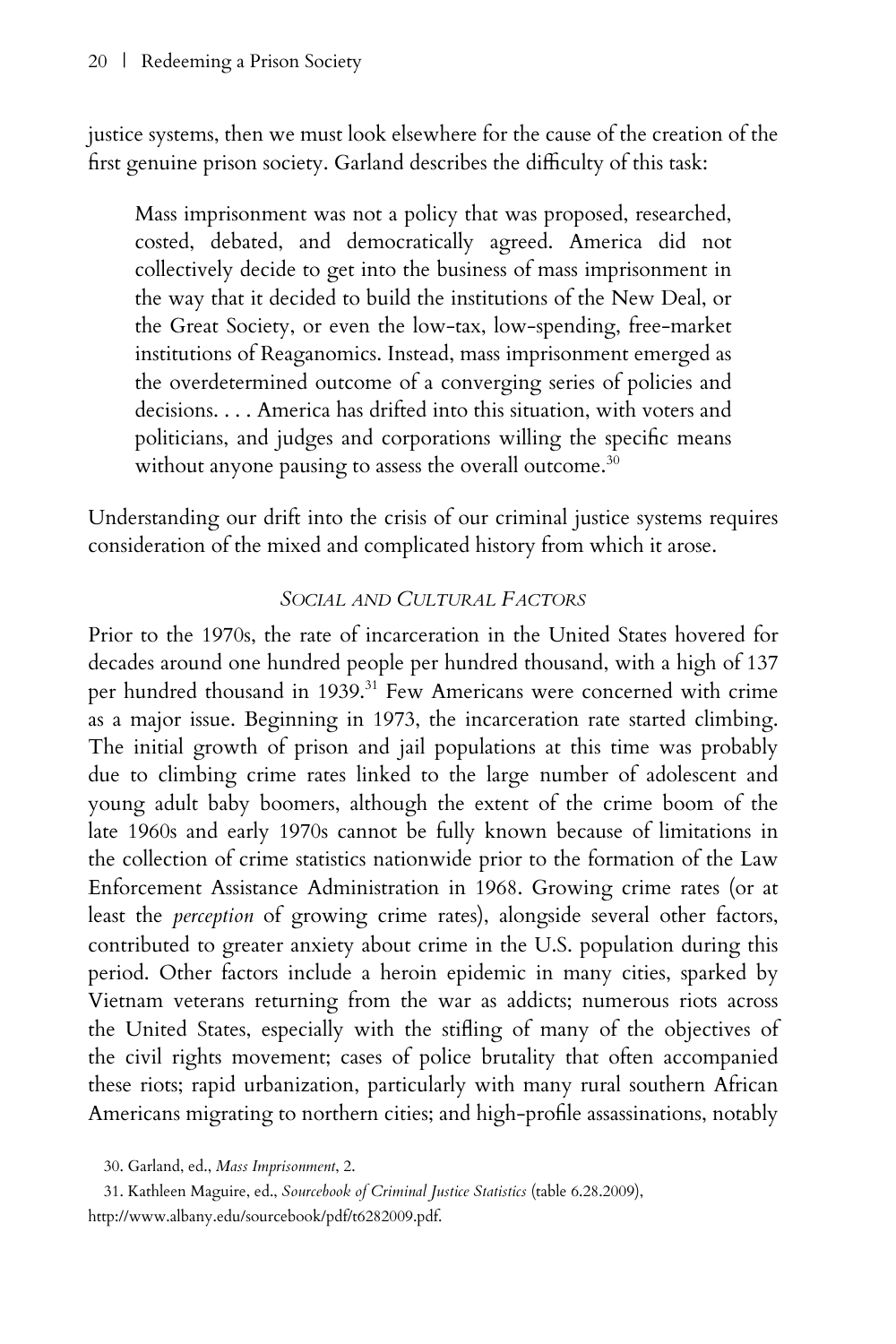those of Martin Luther King Jr. and Robert Kennedy. In addition to these factors, the challenges brought by the civil rights movement and by the antiwar movement exacerbated an overall sense of social disorder, especially among white Americans. By the end of the 1960s, polls showed that 81 percent of the public believed that law and order in the United States had broken down and that the majority traced the roots of this failure to "Negroes who start riots" and "communists."<sup>32</sup>

Greater fear about crime and lawlessness coincided with an unprecedented shift among criminologists and criminal justice professionals concerning the purpose and effectiveness of criminal justice systems in responding to crime. Since the advent of the prison in the United States in the early nineteenth century, our criminal justice systems worked toward the goal of rehabilitation of criminal offenders. Beginning in the 1970s, the majority of criminologists and criminal justice professionals rejected rehabilitation as unattainable and began to emphasize deterrence and incapacitation—more punitive goals—as the purpose of criminal justice systems. Proponents of deterrence and incapacitation could justify their rejection of rehabilitation, in part, through appeal to a landmark 1974 study by criminologist Robert Martinson titled "What Works: Questions and Answers about Prison Reform."<sup>33</sup> Through a meta-analysis of studies of rehabilitative programs conducted between 1945 and 1967, Martinson concluded that "nothing works" to rehabilitate criminal offenders. This thesis drew widespread public attention—Martinson was even interviewed by *People* magazine in 1976—although the original study received significant, justifiable criticism. A 1976 panel for the National Academy of Sciences reviewed the work and concluded, "When it is asserted that 'nothing works,' the Panel is uncertain as to just what has even been given a fair trial."<sup>34</sup> In 1978, Martinson admitted that he had omitted pieces of research that would have shown that some rehabilitation practices are more effective than he had originally stated. Despite the weaknesses of the study, its "nothing works" thesis caught on as a sort of mantra among criminologists and criminal justice

32. Cited in Mauer, *Race to Incarcerate*, 52. For more detailed discussions of the historical factors contributing to the cultural context leading up to the growth of our criminal justice systems, see John Irwin, *The Warehouse Prison: Disposal of the New Dangerous Class* (Los Angeles: Roxbury, 2005), especially chapter 8; Mauer, *Race to Incarcerate*, 40–91; Tonry, *Punishing Race*, 77–143; Michael Tonry and Joan Petersilia, "American Prisons at the Beginning of the Twenty-First Century," in *Prisons*, ed. Tonry and Petersilia, 1–16; and Western, *Punishment and Inequality*, 52–66.

33. Robert Martinson, "What Works: Questions and Answers about Prison Reform," *Public Interest* 35 (1974): 22–54.

34. Quoted in Jerome G. Miller, "Is Rehabilitation a Waste of Time?," *Washington Post*, April 23, 1989.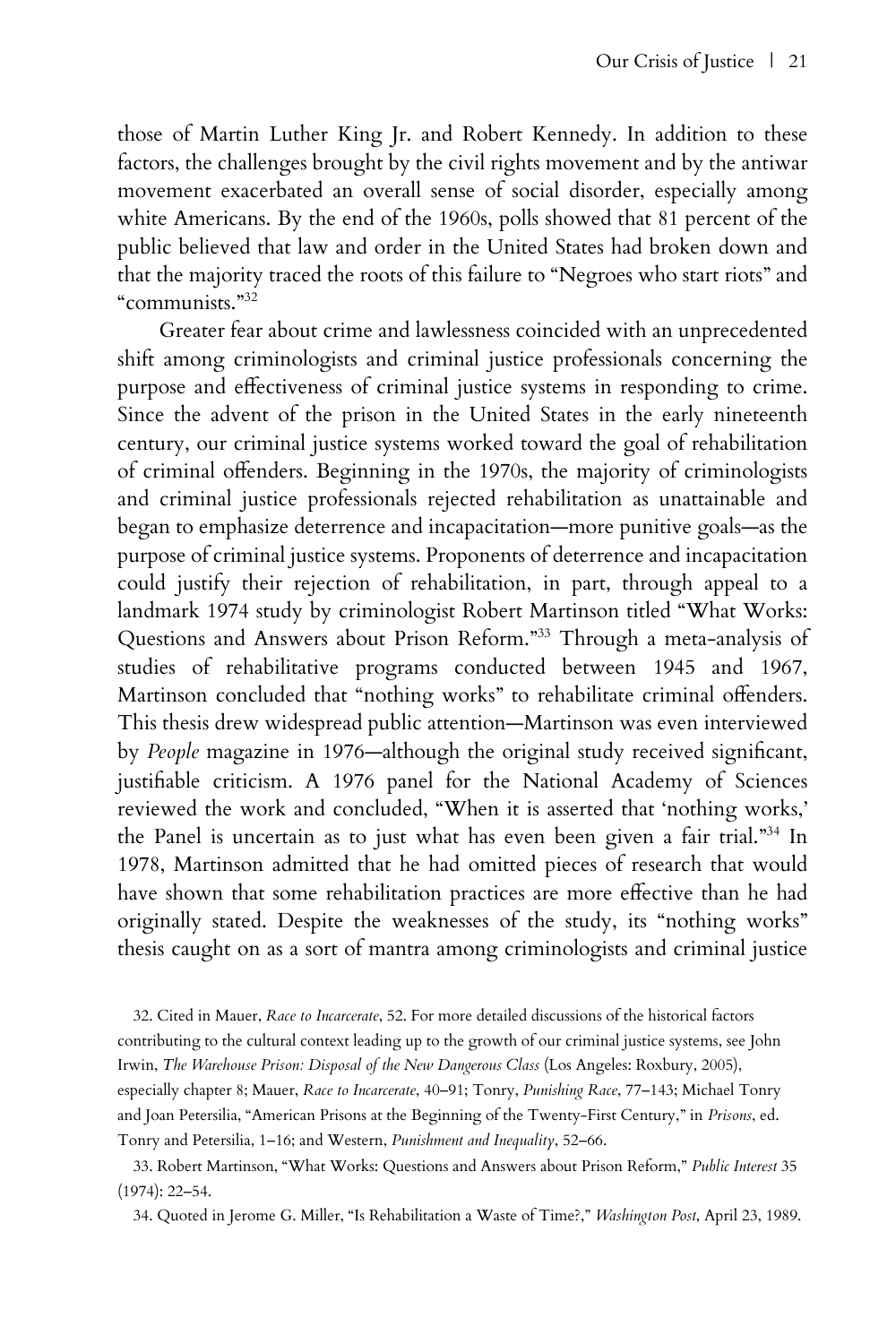professionals, a mantra that spread to policymakers and the general public. In response to questions of what could be done about crime and disorder, the answer now became to use prisons more frequently for incapacitation and deterrence and to abandon rehabilitative practices.

### *ECONOMIC FACTORS*

In conjunction with the cultural and social phenomena of growing anxiety about crime, often with racial undertones, and rejection of rehabilitation, economic factors also underlie the buildup of our criminal justice systems. The deindustrialization of cities contributed to the transformation of inner cities from what sociologist William Julius Wilson calls "institutional ghettos" (borrowing from historian Allan Spear) to "jobless ghettos."<sup>35</sup> Wacquant similarly describes this transformation as a shift from "communal ghettos" to "hyper-ghettos."<sup>36</sup> Institutional, or communal, ghettos were based largely on the segregation of black populations in our cities. While unjustly exclusionary, these ghettos also offered a measure of protection, solidarity, and autonomy among their residents, whose socioeconomic statuses ranged widely. African American lawyers, doctors, and ministers lived alongside and offered their services to African American working-class and poor families. Low-skilled, poorer residents, especially men, could typically find work near to home with relatively good blue-collar jobs in the industrial sector. Such jobs were often unionized and came with decent pay and comparatively strong benefits packages. Industrial workers in turn supported locally owned businesses in their neighborhoods, which provided myriad goods and services to residents. These businesses, alongside clubs, religious congregations, local newspapers, and other communal organizations, offered some level of informal social control in ghettos as well as some basic opportunities and resources that made for vibrant, even if still segregated and in many ways disadvantaged, neighborhoods.

The deindustrialization of inner cities triggered the demise of institutional ghettos beginning in the 1970s, brought on by increasing globalization, shifts toward higher-skilled jobs, and the suburbanization of employment. Deindustrialization resulted in fewer jobs for low-skilled men, leading to

36. Wacquant, "Deadly Symbiosis." For a more detailed history of economic factors linked to the creation of jobless, or hyper-, ghettos, see also Wilson, *When Work Disappears*; and Irwin, *The Warehouse Prison*, especially chapter 8.

<sup>35.</sup> William Julius Wilson, *When Work Disappears: The World of the New Urban Poor* (New York: Alfred A. Knopf, 1997).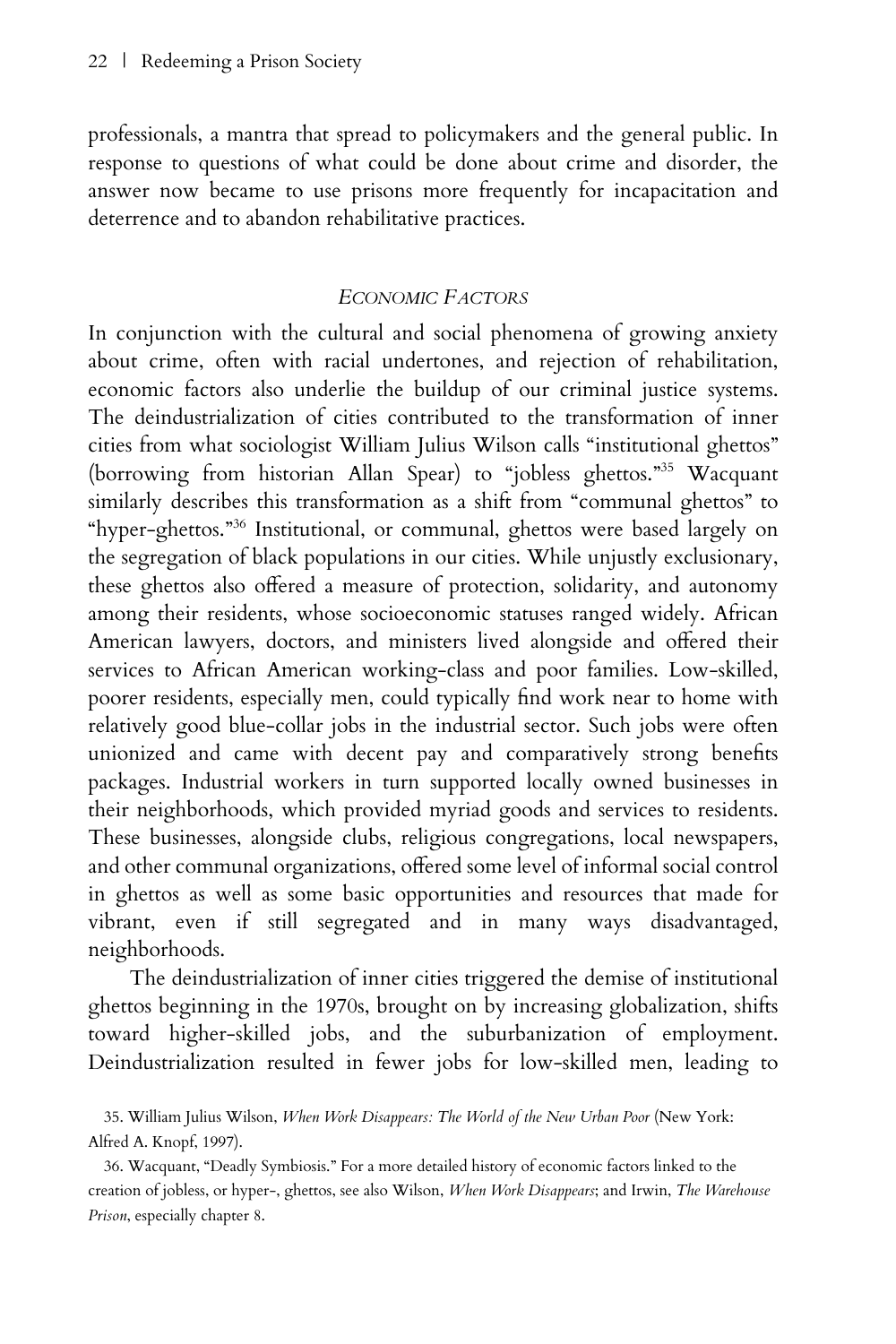increased bargaining power for corporations against unions. Those low-skilled men who could get jobs could expect lower wages, depleted benefits, and fewer hours. One of the most significant consequences of deindustrialization is a precipitous drop in real wages for low-skilled workers since 1970. The best employment many residents of ghettos could find was in the growing service sector, which tends to hire more women, pay them less, and offer little stability. Furthermore, most service sector jobs were located outside of cities in new suburbs. Formerly thriving businesses in ghetto neighborhoods collapsed as industrial workers were laid off and could no longer afford to patronize local groceries, barbershops, and hardware stores. Suburban service sector jobs proved difficult for ghetto residents to hold given the distances they had to travel to and from work, often using public transportation. While deindustrialization killed jobs in inner cities, many middle-class African American residents left the ghettos in the late 1960s and early 1970s, liberated to move to more affluent neighborhoods by the advances of the civil rights movement. The confluence of deindustrialization with the loss of many middle-class residents resulted in the creation of jobless ghettos, or hyperghettos, in which the poorest members of our society are isolated from the rest of the population, left with few economic, political, or social resources. Poverty is concentrated in inner-city neighborhoods largely populated by African Americans. Between 1970 and 1990, the number of "ghetto poverty census tracts" (those with poverty rates exceeding 40 percent) doubled. Seven out of eight of the people living in these tracts in 1990 were minority group members<sup>37</sup>

In themselves, these changes to ghetto neighborhoods should not necessarily feed into our growing criminal justice systems. However, the transformation of inner-city neighborhoods into jobless ghettos increased their level of what sociologists call "social disorganization." A trajectory within criminological theory rooted in the seminal work of Clifford Shaw and Henry McKay examines the relationship between social disorganization and community characteristics such as poverty, ethnic heterogeneity, and residential mobility.<sup>38</sup> Residents of neighborhoods with these characteristics tend to have little human capital, or "the personal resources that an individual brings to the social and economic marketplace," such as education or job and social skills.<sup>39</sup> They also have sparse social networks, which provide them with little access to

37. Wilson, *When Work Disappears*, 14.

39. Todd R. Clear, *Imprisoning Communities*, 76.

<sup>38.</sup> Clifford R. Shaw and Henry D. McKay, *Juvenile Delinquency and Urban Areas* (Chicago: University of Chicago Press, 1942).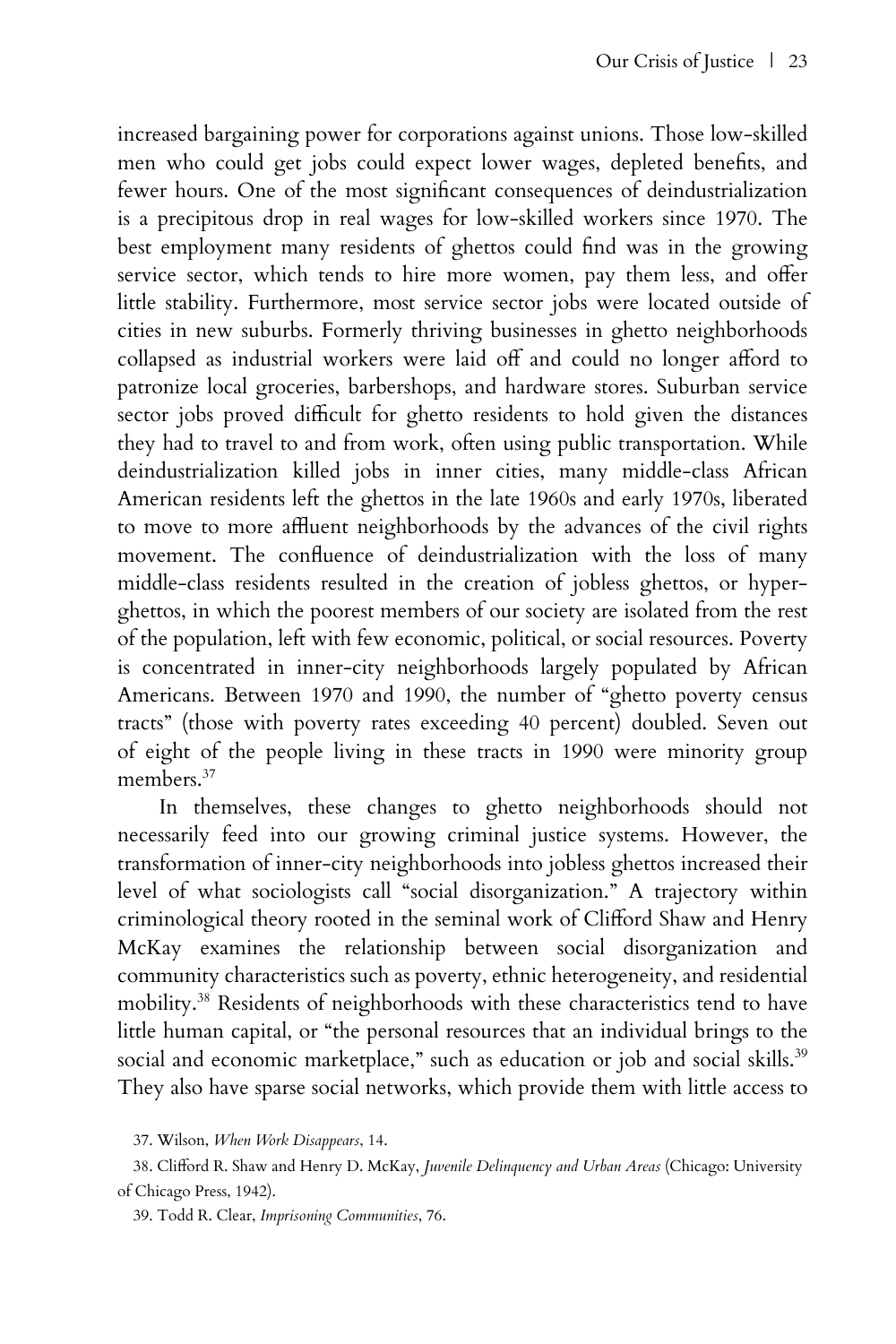new resources. As a consequence, their communities as a whole have little social capital, or a limited "capacity of [their] networks to provide goods for people within these networks."<sup>40</sup>

With weakened human and social capital along with sparse social networks, members of these communities may also experience lessened "collective efficacy."<sup>41</sup> On one hand, they have less ability to work together to address problems faced by the community as a whole, particularly as community members may not agree on what the problems are or how to fix them. On the other hand, institutions outside of the formal social control of the state, such as families, voluntary social groups, businesses, or religious organizations, may not have the wherewithal to sustain order and compliance with communal norms through informal social controls. As a consequence, the social disorganization of these communities may result in higher crime rates, especially higher rates of violence and the presence of "overt drug markets" in public spaces.<sup>42</sup>

A core community of hard-working, law-abiding residents remains in these neighborhoods, but they do not have the power to control the minority of people who are shooting guns and selling drugs on street corners to white people driving into the neighborhood from the suburbs. Criminologist and cochair of the National Network for Safe Communities David Kennedy describes the fate of these neighborhoods in the period following the deindustrialization of inner cities:

There was nothing inevitable about the crack epidemic that took these neighborhoods down. But it was inevitable that when it hit, it would hit here hardest. It was, especially, where young men whose present and future both offered next to nothing were most likely to think that standing on a corner and selling it was a good and reasonable choice, and where the reeling community around them would be least able to keep them in check.<sup>43</sup>

40. Ibid., 80.

41. "Collective efficacy" is originally the term of Robert Sampson and colleagues. See Robert J. Sampson, Stephen W. Raudenbush, and Felton Earls, "Neighborhoods and Violent Crime: A Multilevel Study of Collective Efficacy," *Science* 277 (August 1997): 918–24.

42. David Kennedy, *Don't Shoot: One Man, A Street Fellowship, and the End of Violence in Inner-City America* (New York: Bloomsbury, 2011).

43. Ibid., 142. For ethnographic descriptions of life in these neighborhoods and the tensions between the numerically predominant law-abiding residents and the relatively few residents engaged in illegal activities, see Mary Pattillo McCoy, *Black Picket Fences: Privilege and Peril among the Black Middle Class*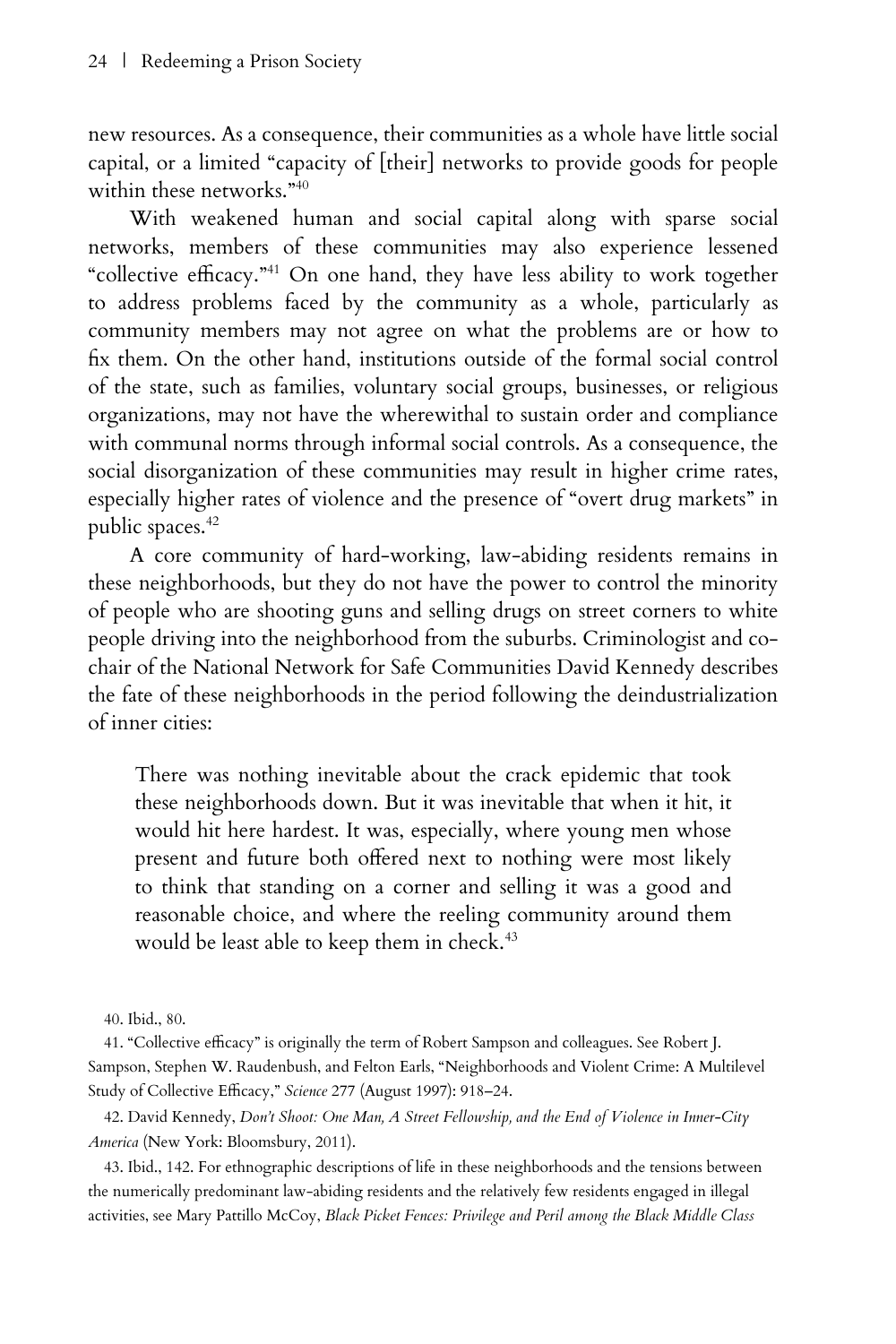Although young white and black men commit crime at roughly the same rates (with the exception of serious violent offenses) the dynamics within jobless ghettos enable violent, property, and especially drug offenses to take place in the open, in abandoned buildings and dilapidated street corners. Arrests of young black men in these neighborhoods are then also much easier for police, particularly when compared with the challenges of enforcing drug laws when the suburban trade takes place behind the closed doors of ranch houses. These neighborhoods easily become seen as the core of a "crime problem" in the United States, and their images can be easily manipulated to support a "war on crime" or a "war on drugs" that demonizes their residents.

With the spread of ghettos and the increasing isolation of their residents, the perception that "bad neighborhoods" are getting worse has perhaps exacerbated the sense of anxiety about law and order in our society. Sociologist Paul Jargowsky summarizes the effects of this perception:

The geographic size of a city's ghetto has a large effect on the perception of the magnitude of the problem associated with ghetto poverty. How big an area of the city do you consider off limits? How far out of your way will you drive not to go through a dangerous area?<sup>44</sup>

The spread of ghettos and the isolation of their residents make it easier to point to these "bad neighborhoods" as hotbeds of crime, especially when we add racial, ethnic, and class stereotypes about criminality to the mix. People living outside these neighborhoods—perhaps particularly people working in law enforcement—come to see the residents of these communities as irredeemably bad. No one can be trusted; everyone is a criminal, or at least, a potential criminal. When operating on these assumptions, the best thing to do seems to be to stop and search anyone who seems suspicious (that is, anyone who is young, black, and male) and to arrest anyone who commits even the slightest infraction. Kennedy critically summarizes the response of our criminal justice systems to residents of jobless ghettos: "all we can do is occupy them, stop everybody, arrest everybody we can . . . send all the men to prison."<sup>45</sup>

<sup>(</sup>Chicago: University of Chicago Press, 1999) and Elijah Anderson, *Code of the Street: Decency, Violence, and the Moral Life of the Inner City* (New York: Norton, 1999).

<sup>44.</sup> Quoted in Wilson, *When Work Disappears*, 14–15.

<sup>45.</sup> Kennedy, *Don't Shoot*, 18.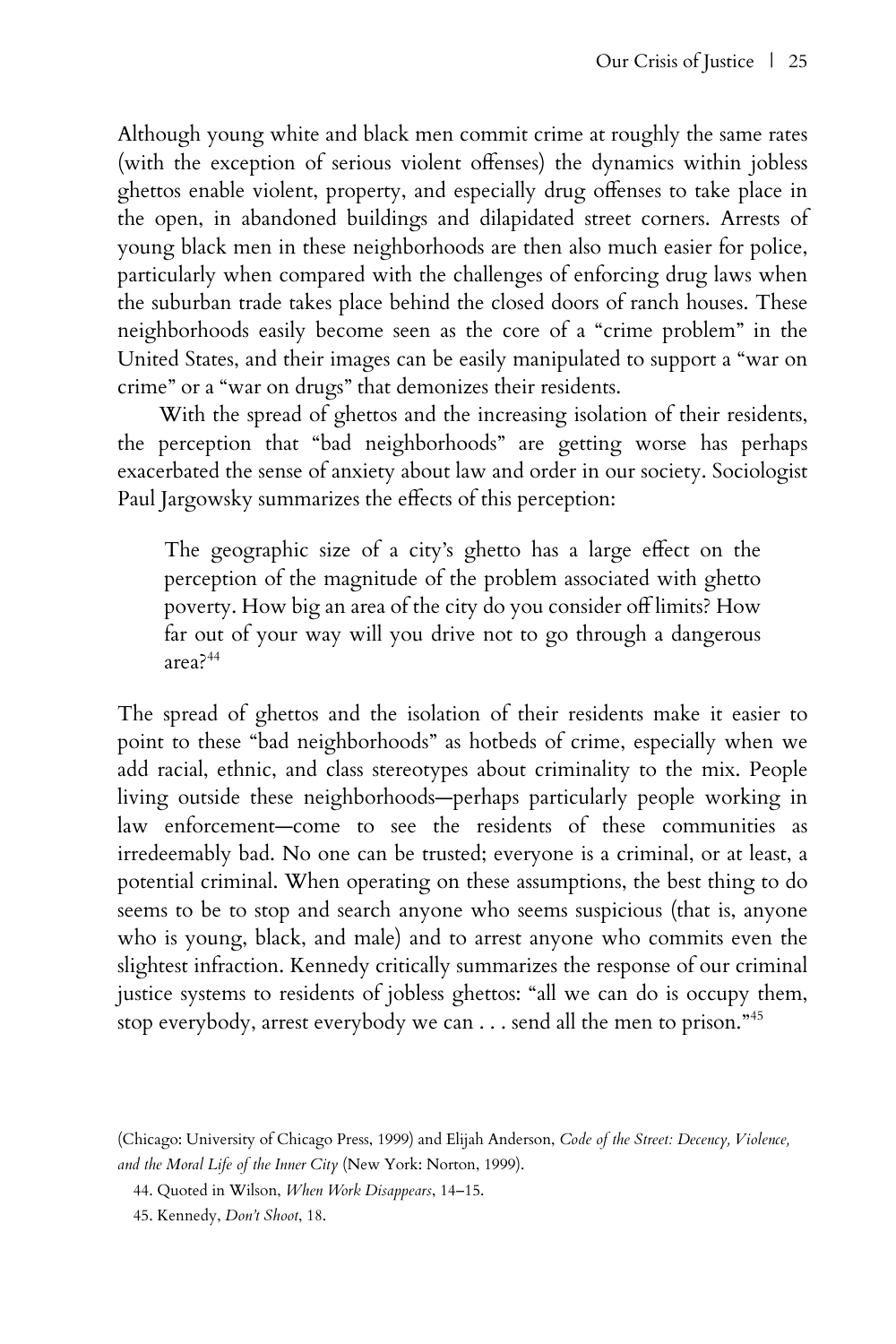### *POLITICAL FACTORS*

The economic factors rooted in the deindustrialization of our inner cities have helped to feed political agents touting "tough on crime" policies since at least the early 1970s. Political efforts to combat crime were furthered also by the cultural and social phenomena of a growing sense of anxiety about crime and the rejection of rehabilitation as a viable response to crime. Cultural, social, economic, and political factors thus coalesced in the early 1970s into forces for more punitive criminal justice systems.

Prior to 1964, crime had never been a significant political issue, especially on the national stage. It had been viewed as a local problem with local solutions. Barry Goldwater introduced this issue to national politics in his 1964 presidential campaign, running ads that called for political leaders "to restore proper respect for law and order in this country."<sup>46</sup> Despite Goldwater's loss, Richard Nixon picked up the call to address "crime in the streets" in his 1968 run for the presidency. He replaced Lyndon Johnson's war on poverty with new wars on crime and drugs. Other conservative Republicans followed Nixon's lead, viewing the "tough on crime" stance with its often thinly veiled racial rhetoric as part of a winning platform for wooing disaffected southern Democrats to the party. In all levels of government, but especially in the states, Republican political leadership resulted in more punitive criminal justice systems: "There is strong evidence that imprisonment rates have grown faster under Republican governors. Accounting for state effects shows that imprisonment rates are about 14 percent higher under Republicans than under Democrats."<sup>47</sup> Not to be outdone, Democrats joined the charge against crime and drugs, especially after the failure of Michael Dukakis's 1988 presidential bid, which was brought down by George H. W. Bush's infamous Willie Horton advertising campaign. Bill Clinton then declared in his own campaign, following the execution of Ricky Ray Rector in Arkansas in the weeks before for the New Hampshire primary, that he refused to be outflanked on the right by accusations of being soft on crime. At least since the early 1990s, both political parties have fully waged battles in the wars on crime and drugs in order to win votes.

Mass incarceration emerged from the convergence of these social, cultural, economic, and political factors. Several specific policies, enacted on both state and federal levels, combined to create our crisis of criminal justice. To be clear:

<sup>46.</sup> To see some of Barry Goldwater's campaign advertising, see the archive of presidential television campaigns from Eisenhower to Obama at the Museum of the Living Image website, under the title "The Livingroom Candidate," http://www.livingroomcandidate.org/.

<sup>47.</sup> Western, *Punishment and Inequality*, 71.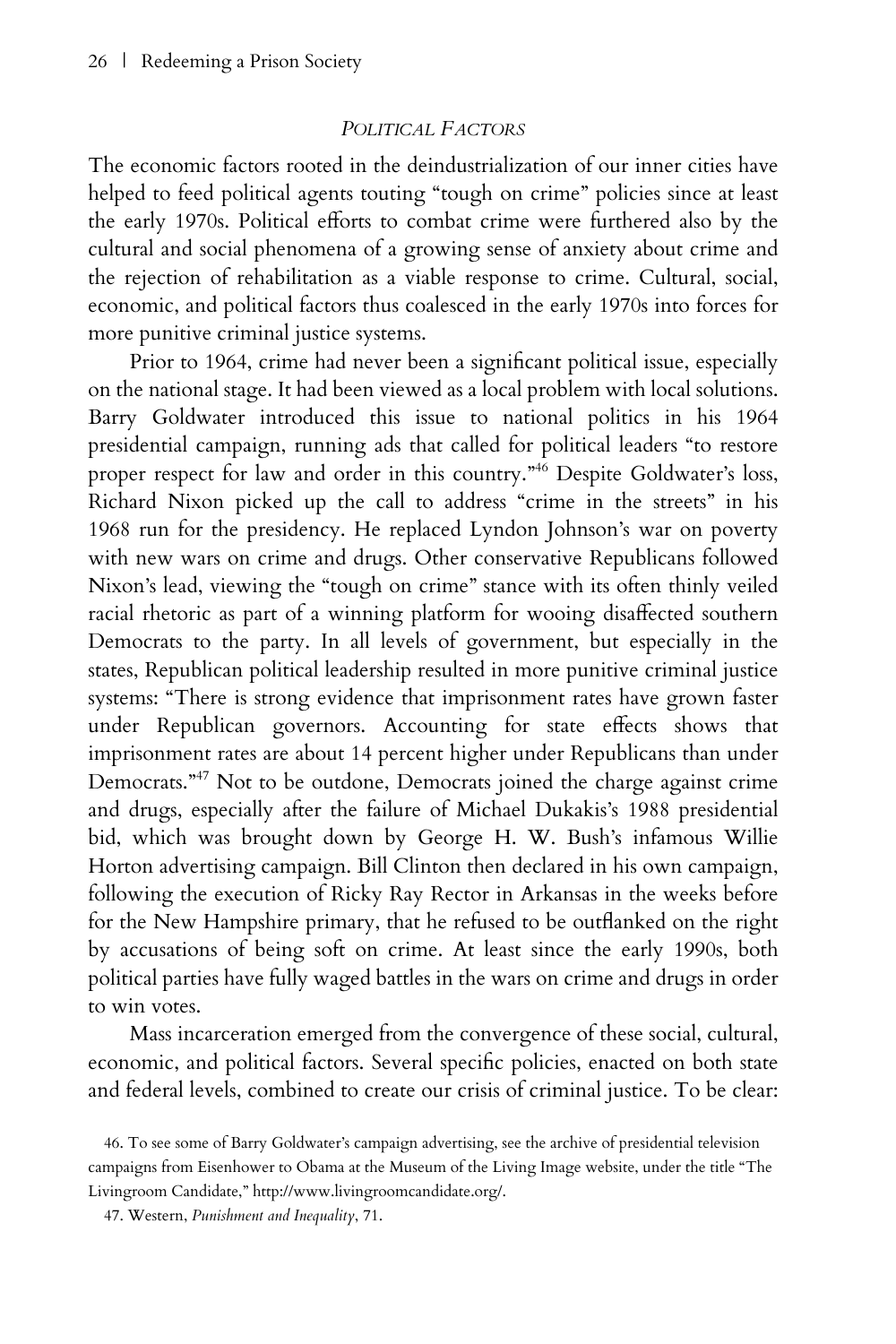this crisis is the result primarily not of high crime rates, but of policy decisions to which politicians, academics, criminal justice professionals, and voters have consented. Among these policies are mandatory minimum and determinate sentences that have replaced indeterminate sentences, which provided judges and parole boards more freedom to respond to the particular circumstances of each case.<sup>48</sup> First instituted in New York with the passage of the Rockefeller Drug Laws in 1973, by the mid-1990s, thirty-five other states and the federal government had enacted mandatory minimum sentences. The demise of indeterminate sentencing also brought about the end of the parole board in many states, beginning with Maine in 1976. By 2000, thirty-three states had eliminated or abolished parole. Many states also created sentencing commissions that established sentencing guidelines based on the severity of offense and an offender's criminal history alone. These guidelines limited the power of judges to respond to mitigating circumstances for individual offenders, increasing the severity of punishment in many cases. By the early 1990s, twenty-two states and the federal government had sentencing guidelines established by such commissions (the federal guidelines were found unconstitutional by the U.S. Supreme Court in 2005). Other policies such as three-strikes and truth-insentencing laws followed.

Together these policies resulted in greater likelihood of being incarcerated upon conviction and of being sentenced to a longer prison term. Even though most of these policies have no explicit racial or class-based prejudices, they resulted in greater disparities in sentencing, with young, poor black men more likely to be caught up in our criminal justice systems. Most of these disparities are the result of police disproportionately arresting black people for drug crimes in comparison with whites and relative to their actual involvement in drug use and trade. Furthermore, black people arrested for drug crimes are more likely than whites to be convicted and imprisoned.<sup>49</sup> Since most of the crime policies developed over the last forty years primarily focus on creating more punitive responses to drug crimes, these policies exacerbate the problems with arrest, conviction, and sentencing, thus generating a crisis in these systems.

Beneath this crisis lies a failure to treat all members of our society as fully human persons and to ensure that each person in our society has the resources

indeterminate sentencing was viewed as too soft on crime. On the left, critics worried that indeterminate sentencing offered few protections against the biases of judges and parole boards. Both sides thought that determinate sentencing was preferable because it more consistently punished offenders—but the two sides worried about inconsistency in sentencing for very different reasons.

49. See Tonry, *Punishing Race*, 47–52, 67–76.

<sup>48.</sup> Both sides of the political spectrum criticized indeterminate sentencing. On the right,